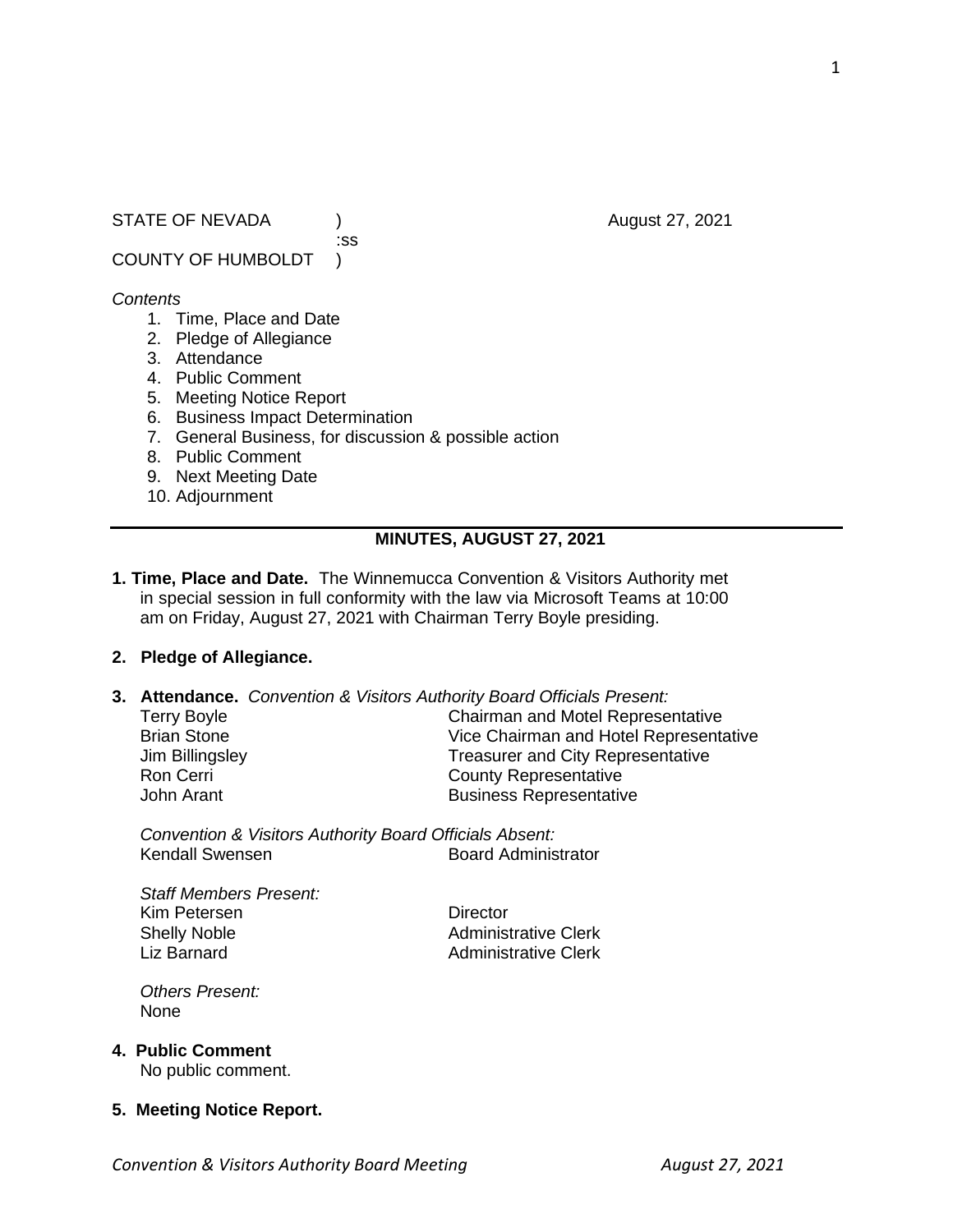Chairman Boyle reported that notice, including meeting agenda, was posted by Liz Barnard by 9:00 am Tuesday August 24, 2021 at Humboldt County Library, Court House, Post Office, City Hall and Convention Center West Hall. No persons have requested mailed notice during the past six months.

**6. Business Impact Determination.** Chairman Boyle asked whether any agenda item proposes the adoption by the city or by the county or by the WCVA of any rule, including any ordinance or resolution which would impose, increase or change the basis for the calculation of a fee that is paid in whole or in substantial part by businesses, which would impose a direct and significant economic burden upon a business or directly restrict the formation or expansion of a business, pursuant to NRS Chapter 237? The Chairman called for board or public input thereon. There was no public input. Action was taken. *Terry Boyle made a motion that there appears to be no business impacting fee matter on today's agenda. The motion carried, 5-0.* 

## **7. General Business, for discussion & possible action**

**7.1 Consideration of O. Kent Maher, Esq. for the position of Counsel and Secretary for the Winnemucca Convention & Visitors Authority, vacated by retiring William Macdonald, Esq., for discussion and possible action**

Director Petersen let the board know that Maher was unable to attend today's meeting due to a scheduling conflict. The board discussed both Maher's experience as an attorney and his familiarity with Winnemucca and the area. Petersen noted there would be some impact to the budget as Macdonald had not adjusted his rates for quite some time.

*Brian Stone made a motion to approve appointing O. Kent Maher, Esq. as legal counsel for the Winnemucca Convention & Visitors Authority. Motion carried, 5-0.*

**7.2 Jess Jones, Outlaw Broncs, regarding repayment of grant and underwriting funds in the amount of \$20,000 advanced for the December 31, 2020 to January 3, 2021 New Years Bronc Bash and Running 4 the Money. The use of the facility was cancelled due to COVID-19 mandates. Failure to repay the \$10,000 underwriting portion by August 1, 2021, as agreed upon at the May 19, 2021 WCVA meeting, for discussion and possible action**

Jess Jones was not in attendance. He had been notified via e-mail and replied he would attend. At the time of the meeting he was not in the Teams meeting application, nor was there anyone waiting to be admitted to the online meeting. Board member Boyle noted he had spoken with Jones and Jones indicated he was waiting on a check to come so the payment could be made. Director Petersen confirmed that Jones had not made any other contact with the WCVA. Discussion was held regarding what possible actions the board might take from here. Board member Stone noted that the agreement to repay the underwriting amount of \$10,000 was a payment plan that had been arranged by Jones with the board.

*Jim Billingsley made a motion to have legal counsel review the situation and advise the board of their options. Motion carried, 5-0.*

### **8. Public Comment**

None.

## **9. Regular Business. Next Meeting.**

The Board confirmed the next regular meeting date of Wednesday, September 15, 2021 4:00 pm.